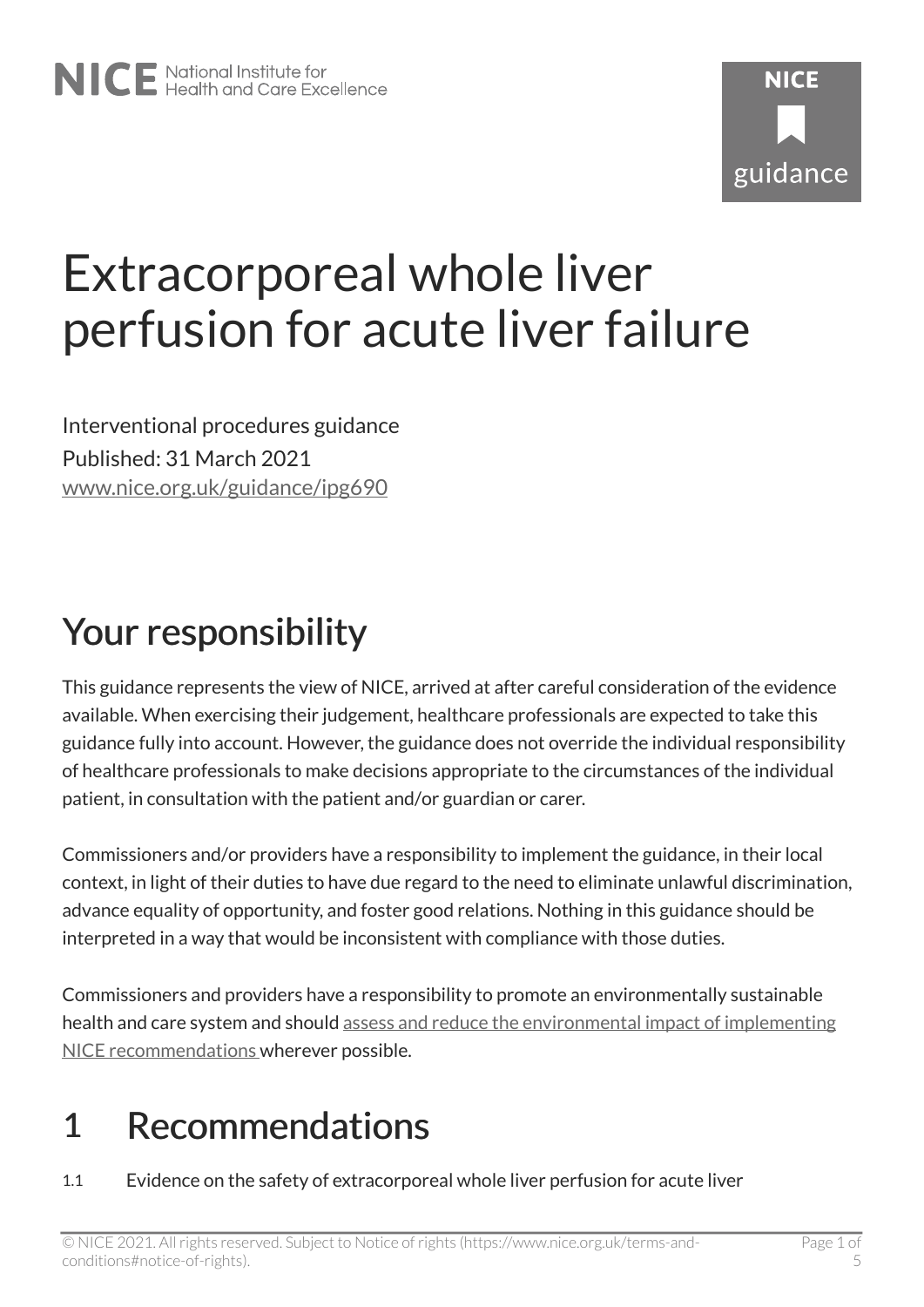failure shows serious, well-recognised complications. Evidence on efficacy is inadequate in quantity and quality. Therefore, this procedure should only be used in the context of research. Find out [what only in research means on the](https://www.nice.org.uk/about/what-we-do/our-programmes/nice-guidance/interventional-procedures-guidance/recommendations) [NICE interventional procedures guidance page.](https://www.nice.org.uk/about/what-we-do/our-programmes/nice-guidance/interventional-procedures-guidance/recommendations)

- 1.2 Clinicians and centres doing this procedure must follow the relevant regulatory and legal requirements of the [Human Tissue Authority](http://www.hta.gov.uk/) and the procedure should only be done in accordance with the policies of the NHS Blood and Transplant (NHSBT) Organ Donation and Transplantation Liver Advisory Group. Details of any patient who has a liver transplant after extracorporeal whole liver perfusion for acute liver failure should be entered into the [NHSBT UK](https://www.odt.nhs.uk/)  [transplant registry,](https://www.odt.nhs.uk/) and clinical outcomes should be reviewed locally.
- 1.3 Further research should report details of patient selection, the exact protocol followed, the type of liver used, and long-term immunological and microbiological surveillance. Outcomes should be reported in a way that allows the procedure to be compared with other current treatments.
- 1.4 The procedure should only be done in centres specialising in treating acute liver failure and liver transplantation by a multidisciplinary team experienced in managing this condition.

# 2 The condition, current treatments and procedure

#### The condition

2.1 Acute liver failure is characterised by a rapid (typically in less than 4 weeks) decline in liver function. Causes include poisoning because of alcohol, pharmaceutical or recreational drugs, and viral infection. Less common causes are metabolic disease and acute fatty liver of pregnancy.

#### Current treatments

2.2 Untreated, acute liver failure can have a high mortality. Current treatment options include medication (to reverse poisoning and to prevent complications caused by acute liver failure), temporary liver support therapies (such as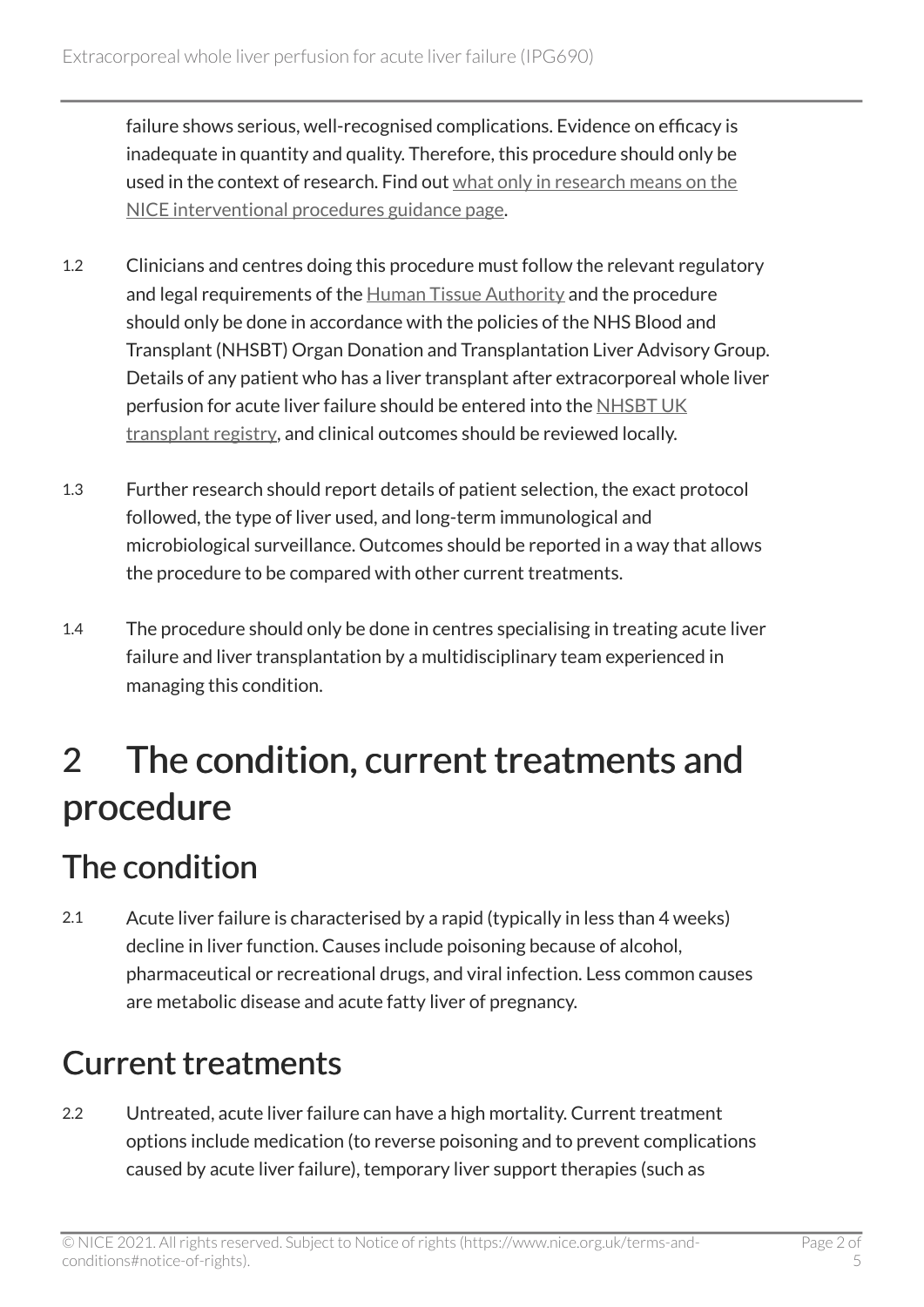haemodialysis or filtration, plasma exchange, and bioartificial liver support), hepatocyte transplantation and liver transplantation.

#### The procedure

- 2.3 In this procedure a veno-venous circuit is usually used to perfuse the patient's blood through an extracorporeal whole liver. The aim is to provide metabolic support and prolong survival, to allow time for the patient's liver function to recover or to find a suitable donor liver for transplantation.
- 2.4 Blood is pumped from a catheter inserted into the femoral vein through an oxygenator and the hepatic artery and portal vein of an extracorporeal whole liver. The liver may be a human liver not suitable for transplantation or a xenogeneic liver (typically a pig liver). Effluent blood from the extracorporeal liver, which is maintained at a normal temperature with a normal pH and electrolytes, is returned to the patient through a subclavian or jugular venous cannula. The literature describes modifications to the technique, such as isolating the patient's immune system from the extracorporeal liver and using different sites for venous access.
- 2.5 Extracorporeal perfusion is continued for up to 5 days until either the patient has a liver transplant or their liver function recovers.

### 3 Committee considerations

#### The evidence

- 3.1 NICE did a rapid review of the published literature on the efficacy and safety of this procedure. This comprised a comprehensive literature search and detailed review of the evidence from 7 sources, which was discussed by the committee. The evidence included 1 systematic review, 5 case series and 1 case report. It is presented in [table 2 of the interventional procedures overview](https://www.nice.org.uk/guidance/IPG690/evidence). Other relevant literature is in the appendix of the overview.
- 3.2 The professional experts and the committee considered the key efficacy outcomes to be: survival, improvement in neurological outcomes and bridge to transplantation.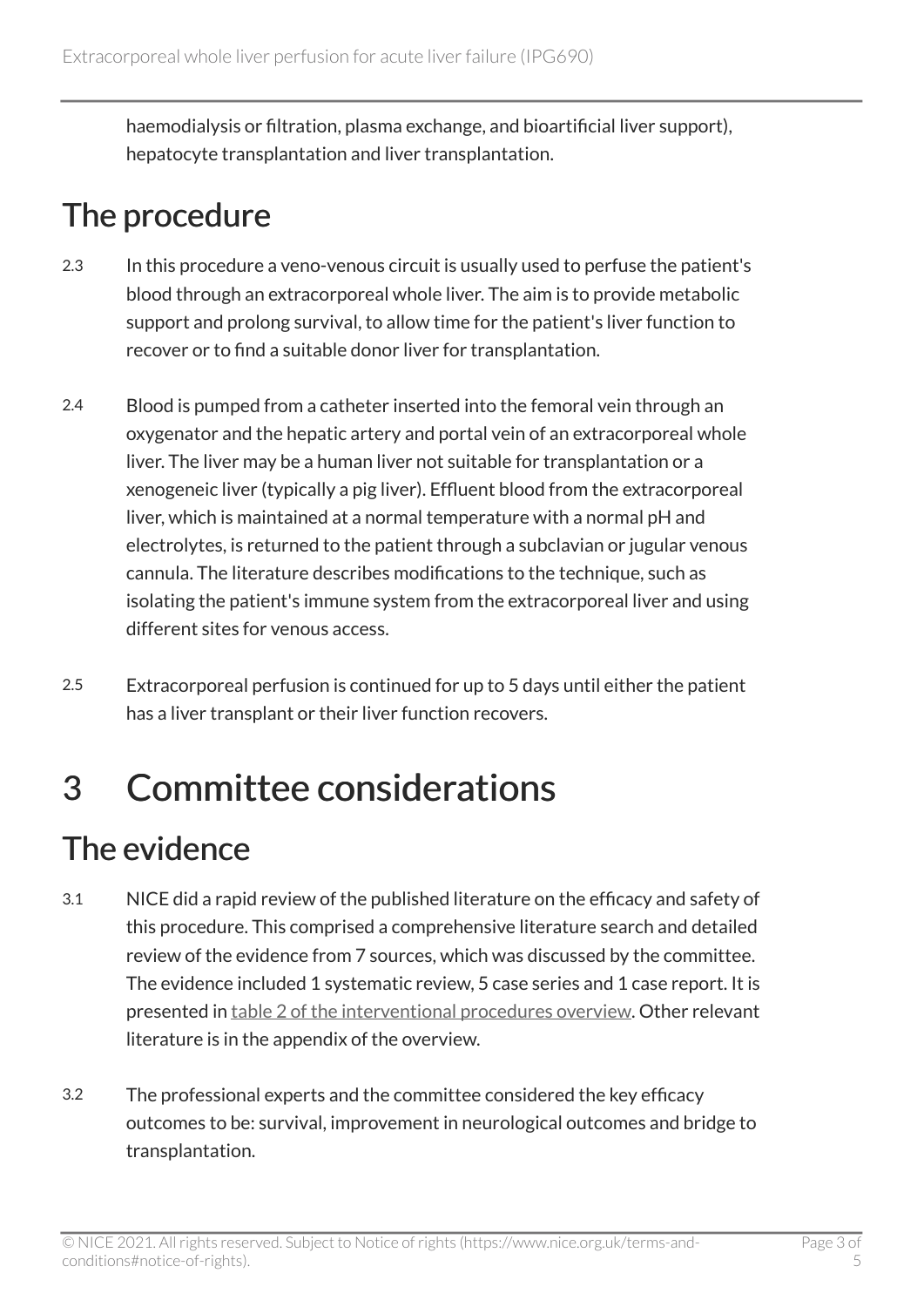- 3.3 The professional experts and the committee considered the key safety outcomes to be: thrombotic events, hyperkalaemia causing cardiac arrhythmia and septicaemia.
- 3.4 No patient commentary was sought because it was not feasible for patients with acute liver failure to offer commentary for this procedure.

#### Committee comments

- 3.5 The committee noted that much of the evidence reviewed came from studies done some years ago.
- 3.6 Recent advances in the intensive care management of acute liver failure and liver transplantation have made the data on patient selection, safety and efficacy outcomes difficult to interpret in the context of current practice.
- 3.7 The committee was informed that, if clinically appropriate, patients having this procedure should be listed with NHS Blood and Transplant for an urgent transplant. But the committee noted that this procedure can also be used for patients who are unable to have, or do not need, liver transplantation.

ISBN: 978-1-4731-4056-1

# Endorsing organisation

This guidance has been endorsed by [Healthcare Improvement Scotland.](http://www.healthcareimprovementscotland.org/)